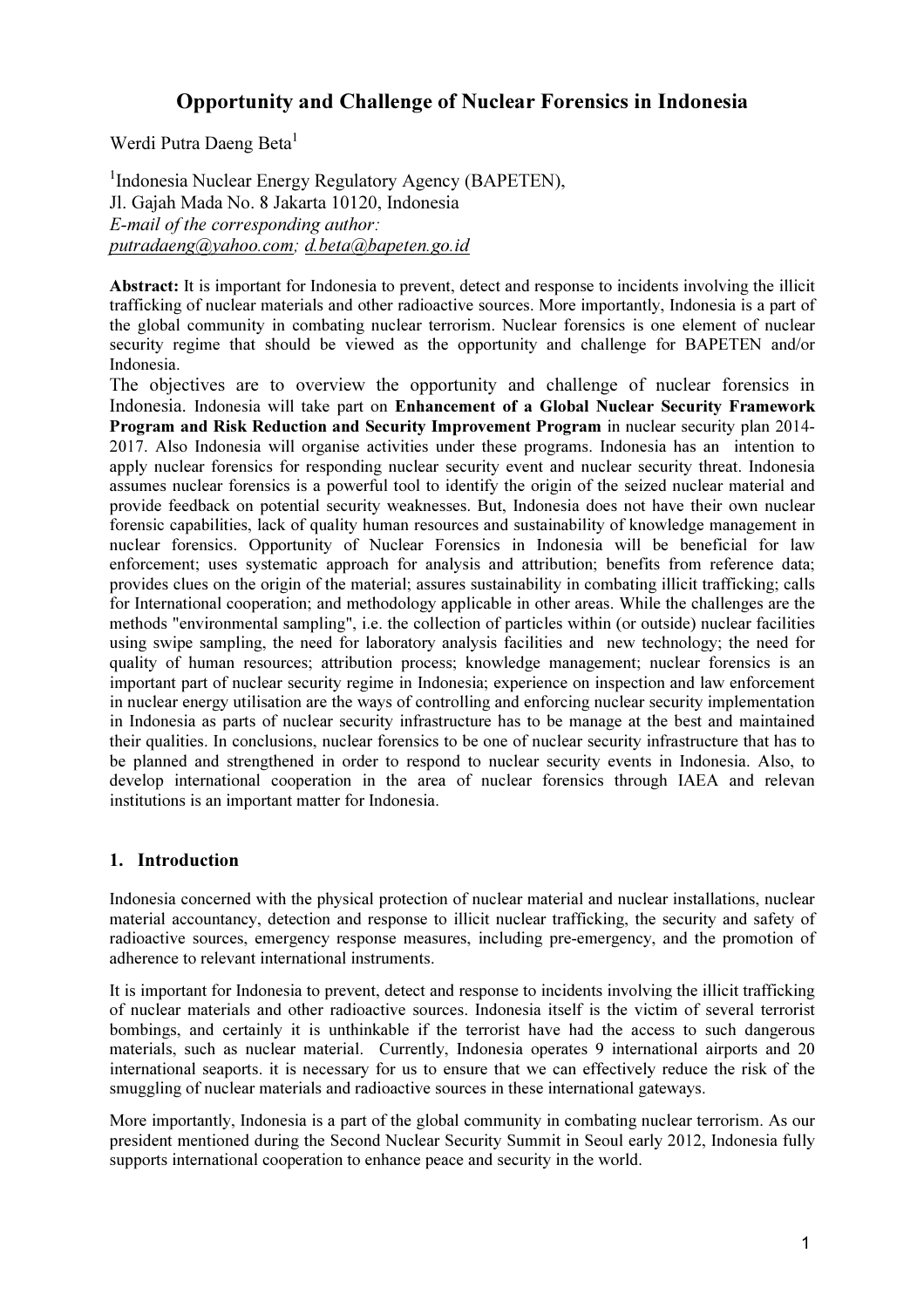Indonesia, in this case BAPETEN other relevan institutions have the responsibility for combating illicit trafficking and the inadvertent movements of radioactive material. Nuclear forensics is one element of nuclear security regime that should be viewed as the opportunity and challenge for BAPETEN and/or Indonesia.

## 2. Objectives

The objectives are to overview the opportunity and challenge of nuclear forensics in Indonesia

### 3. Methods

Methods used are SWOT analysis and study of literatures. In SWOT analysis, we identify strenght, weaknesses, opprortunities, and threats. The methodology of is descriptive analytic, namely to identify opportunity and challenge of nuclear forensics in Indonesia based on the current status.

### 4. Results and Discussions

#### 4.1. From Nuclear Security Plan 2010-2013 to Nuclear Security Plan 2014-2017

It has been mentioned in Nuclear Security Plan 2010-2013 [1] that one of activities in contributing to the Enhancement of a Global Nuclear Security Framework Program is completing and considering options for further broadening the participation in ongoing and new CRPs aimed at developing improved, user-friendly and effective radiation detection instrument, for risk methodology development and for nuclear forensics.

Also, in that plan, one of activities in Risk Reduction and Security Improvement Program is supporting the development of nuclear forensics capabilities and making such capacity available to all States.

Development of nuclear forensics capabilities for Indonesia is a matter of concern. Author believes that capacity on nuclear forensics has to be enhanced in order to build a better nuclear security infrastructure. So, author hopes that these programs and activities could be sustainably continued in nuclear security plan 2014-2017 [2]. Indonesia will take part on these programs. Also Indonesia will organise activities under these programs.

### 4.2. The SWOT Analysis

SWOT analysis is a tool to identify the strenghts, weaknesses, opportunities and challenges on nuclear forensics in Indonesia. Strenght and weaknesses are internal factors. While external factors are opportunities and challenges. In order to overcome threats then we have to see them as challenges (Threats  $\rightarrow$  Challenges). Table 1 shows nuclear forensics in Indonesia that has been mapped into SWOT analysis.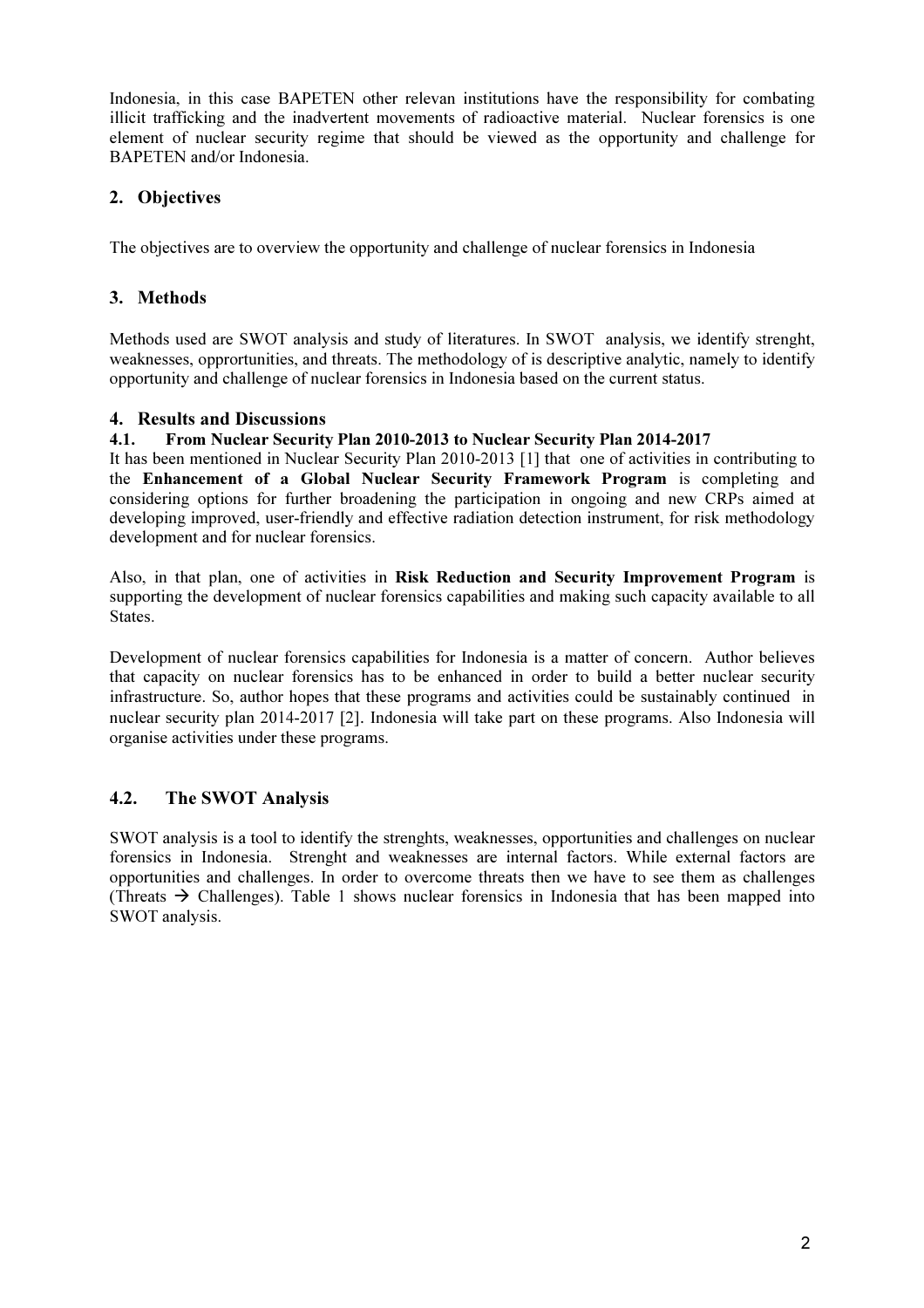| <b>Strenght</b>                                                                                                                                                                                                                                                                                                                                                                                                                                                        | Weaknesses                                                                                                                                                                                                                                                                                                                                                  |
|------------------------------------------------------------------------------------------------------------------------------------------------------------------------------------------------------------------------------------------------------------------------------------------------------------------------------------------------------------------------------------------------------------------------------------------------------------------------|-------------------------------------------------------------------------------------------------------------------------------------------------------------------------------------------------------------------------------------------------------------------------------------------------------------------------------------------------------------|
| 1. Indonesia has an intention to apply nuclear<br>forensics for responding nuclear security event<br>and nuclear security threat.<br>2. Indonesia assumes Nuclear forensics is a<br>powerful tool.                                                                                                                                                                                                                                                                     | 1. No capability on nuclear forensics.<br>2. Indonesia concerned with national nuclear<br>security matters<br>3. Lack of quality human resources.                                                                                                                                                                                                           |
| <b>Opportunities</b>                                                                                                                                                                                                                                                                                                                                                                                                                                                   | <b>Threats</b>                                                                                                                                                                                                                                                                                                                                              |
| 1. Nuclear forensic science is closely related to<br>the phenomenon of illicit trafficking, nuclear<br>security and nuclear safeguards. A border<br>crossing threat is associated with it, hence calling<br>for an internationally coordinated response.<br>2. to establish broad international cooperation<br>appears highly recommendable in view of the<br>threats of nuclear terrorism, which is unavoidably<br>linked to illicit trafficking of nuclear material. | 1. Terrorists attacks/nuclear terrorism<br>2. Border crossing threats, illicit trafficking,<br>orphan sources and nuclear security at major<br>public event.<br>3. The exchange of information on nuclear<br>materials as well as on analytical methodologies<br>is often restricted, due to commercial sensitivities<br>and for national security reasons. |

### 4.2.1. Strenght

Indonesia has an intention to apply nuclear forensics for responding nuclear security event and nuclear security threat. Nuclear security event is an event that has potential or actual implications for nuclear security that must be addressed. Nuclear security threat means a person or group of persons with motivation, intention, and capability to commit criminal or intentional unauthorized acts involving or directed at nuclear material, other radioactive material, associated facilities or associated activities or other acts determined by the State to have an adverse impact on nuclear security.

Indonesia assumes nuclear forensics is a powerful tool to identify the origin of the seized nuclear material and provide feedback on potential security weaknesses. Nuclear forensics is the analysis of intercepted illicit nuclear or radioactive material and any associated material to provide evidence for nuclear attribution. The goal of nuclear analysis is to identify forensic indicators in interdicted nuclear and radiological samples or the surrounding environment, e.g. the container or transport vehicle. These indicators arise from known relationships between material characteristics and process history [3]. Thus, nuclear forensic analysis includes the characterization of the material and correlation with its production history. The purpose of the nuclear security regime is to prevent, detect and respond to nuclear security events (e.g. illicit trafficking of nuclear material or a nuclear terrorism attack). Nuclear forensic analysis is a key technical capability that utilises signatures inherent to nuclear or other radioactive material to provide information on its source, production and history. It can be used as part of the response to the nuclear security event, as well as to help prevent it.

#### 4.2.2. Weaknesses

(1) Indonesia does not have their own nuclear forensic capabilities.

(2) Indonesia concerned with physical protection of nuclear material and nuclear installations, nuclear material accountancy, detection and response to illicit nuclear trafficking, the security and safety of radioactive sources, emergency response measures, including pre-emergency, and the promotion of adherence to relevant international instruments. These concerns can be weaknesses.

(3) Lack of quality human resources and sustainability of knowledge management in nuclear forensics.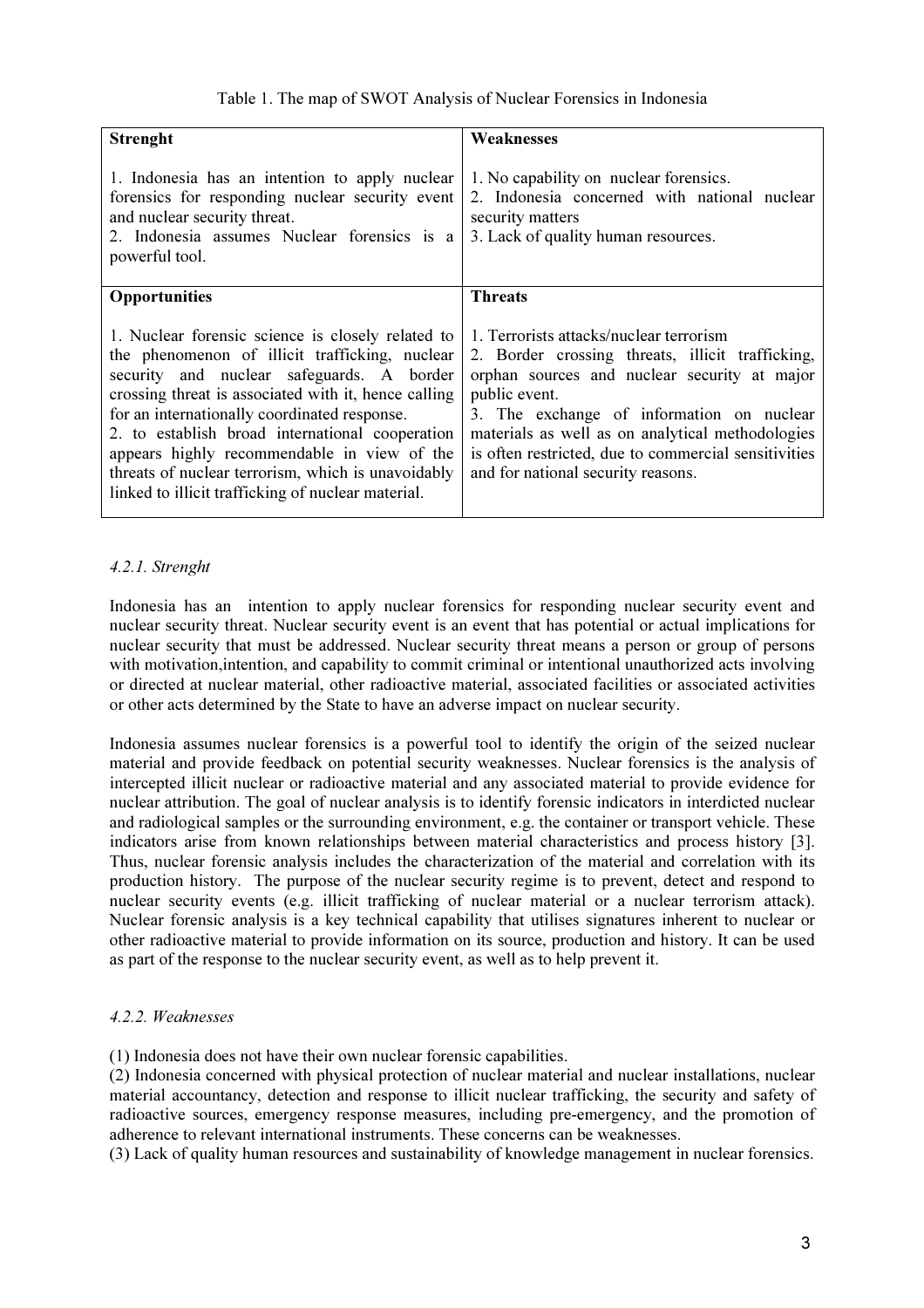#### 4.2.3. Opportunity of Nuclear Forensics

Opportunity of Nuclear Forensics are discipline between science, law enforcement; uses systematic approach for analysis and attribution; benefits from reference data; provides clues on the origin of the material; assures sustainability in combating illicit trafficking; calls for International cooperation; and methodology applicable in other areas.

There is an important difference between nuclear forensics as it is practiced today and the analysis of foreign nuclear test as it was practiced during cold war and for some time thereafter, eventhough both rest on the same scientific base. Nuclear forensics for attribution involves comparing data and analysis samples from identified sources. Forensics analysis for attribution therefore reqiures that data concerning foreign origin material be available. Therefore, nuclear forensics analysis would benefit from as much international cooperation as possible.

#### 4.2.4. Threats on nuclear security - Challenge of Nuclear Forensics

The risks of the smuggling (illicit trafficking) of nuclear materials and radioactive sources in international gateways, border crossing, nuclear terrorism, orphan sources and nuclear security at major public event have been emerged. These threats pose serious challenges for governmental organizations, users of nuclear technology and society in all regions of the world. Although most States have recently adopted enhanced measures to address threats, further sustained efforts will be necessary to meet this threat in the future. Many States, particularly those in regions of political instability or with underdeveloped economies, are experiencing difficulties in establishing national capabilities to mount an effective response to illicit trafficking. In general, these difficulties can be traced to a basic lack of resources — human, technical and financial. Specifically, the following difficulties were emphasized: —Lack of sufficient trained personnel with adequate technical competence; —Lack of equipment for the detection of radioactive materials at borders and for prompt and accurate analysis of detected materials. —Inadequate legal or regulatory frameworks; —Weak enforcement or sanction measures; —Poor coordination among relevant national agencies and organizations; —Lack of awareness of the threat by officials, users, the public and other stakeholders[4].

The need for nuclear forensics support on measures to enhance law enforcement capabilities to address those threats, especially illicit trafficking, is a must. So, the challenges of nuclear forensics are:

(1) the methods safeguards inspectors use to verify compliance with treaty obligations is "environmental sampling", i.e. the collection of particles within (or outside) nuclear facilities using swipe sampling.

(2) The need for laboratory analysis facilities and new technology; including field equipment and numerical modelling, software of code.

(3) The need for quality of human resources with relevan capabilities and competencies.

(4) Nuclear forensics remains a technically complex challenge for the scientific and law enforcement communities. The difficulty in kin succesful forensics work, especially an attribution process, should not be underestimated.

(5) Knowledge management: the future problem of declining pool of technically competent scientists. The underlying scientific disciplines, radiochemistry, nuclear physics, and others are understood adequately for the purpose of forensics.

(6) Indonesia has National Legislation Implementation Kit for Nuclear Security [5] to deal with the threat of nuclear and other radioactive material out of regulatory control, namely illicit trafficking, orphan sources and major public event. It was mentioned in the kit that nuclear forensics is an important part of nuclear security regime. In Nuclear Security Summit 2014 (Den Haagh, 24-25 March 2014) Indonesia delegates stated that "Since 2013 the Government has started the process of drawing up a draft law on nuclear security with the view to submit it to the parliament in 2015. The Government of Indonesia sees the importance to strengthen its national legislation which in turn can reinforce and complement existing law such as the Law No. 10 Year 1997 on Nuclear Energy. The law